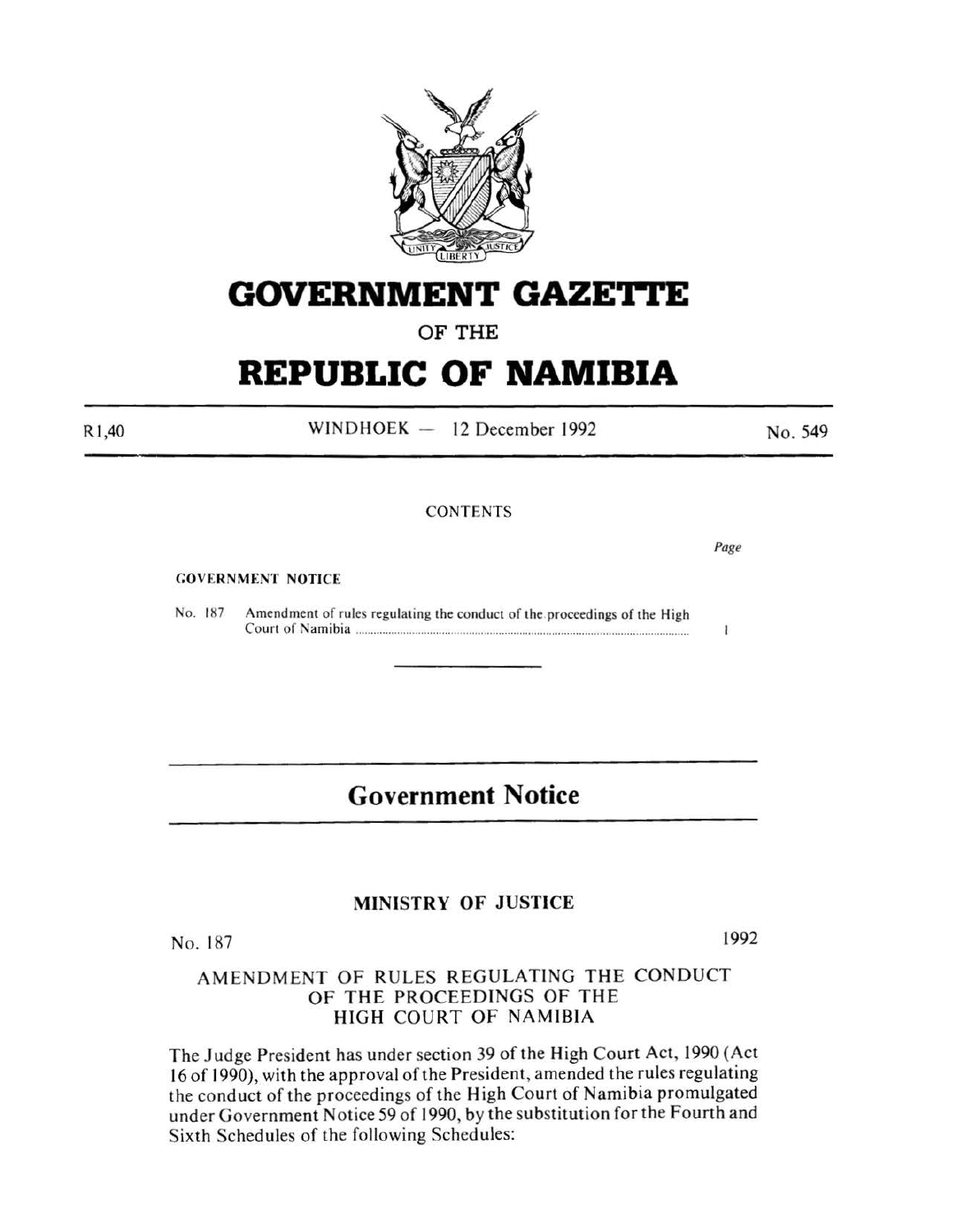### "FOURTH SCHEDULE

### Tariff for Deputy Sheriffs

| 1. For registration of any document for service or execution,                                                                                                                                                                                                                                                                                                                                                                                                         | R, c<br>1,25 |
|-----------------------------------------------------------------------------------------------------------------------------------------------------------------------------------------------------------------------------------------------------------------------------------------------------------------------------------------------------------------------------------------------------------------------------------------------------------------------|--------------|
| 2. (a) For service of summonses, petitions together with<br>notice of motion or notice of set down, other notices,                                                                                                                                                                                                                                                                                                                                                    | 20,00:       |
| Provided that -                                                                                                                                                                                                                                                                                                                                                                                                                                                       |              |
| (i) whenever any document to be served with any such<br>process is mentioned in the process or forms an<br>annexure thereto, no additional fee shall be charged<br>for the service of such document, but otherwise a fee<br>of R3 may be charged in respect of each separate<br>document served;                                                                                                                                                                      |              |
| (ii) no fee for the service of a separate document shall<br>be charged in respect of the service of process in<br>criminal cases.                                                                                                                                                                                                                                                                                                                                     |              |
| (b) Attempted service of summonses, petitions together<br>with notice of motion or notice of set down, other                                                                                                                                                                                                                                                                                                                                                          | 10,00:       |
| Provided that an attempted service of more than one<br>document on the same person shall be treated as an<br>attempted service of one document only.                                                                                                                                                                                                                                                                                                                  |              |
| 3. Travelling allowance:                                                                                                                                                                                                                                                                                                                                                                                                                                              |              |
| (a) For the distance actually and necessarily travelled by<br>the deputy sheriff or his or her officer, reckoned from<br>the office of the deputy sheriff, both on the forward and<br>the return journey, per kilometre or fraction of a kilo-<br>metre                                                                                                                                                                                                               | 1.00         |
| (b) When 2 or more summonses or other process, whether<br>at the instance of the same party or of different parties,<br>are capable of being served on one and the same<br>journey, the travelling allowance for performing the<br>round of service shall be fairly and equitably appor-<br>tioned among the serveral cases, regard being had to<br>the distance at which the parties against whom such<br>process is directed respectively reside from the office of |              |

the deputy sheriff, but the fee for service shall be payable

for each service made or attempted to be made.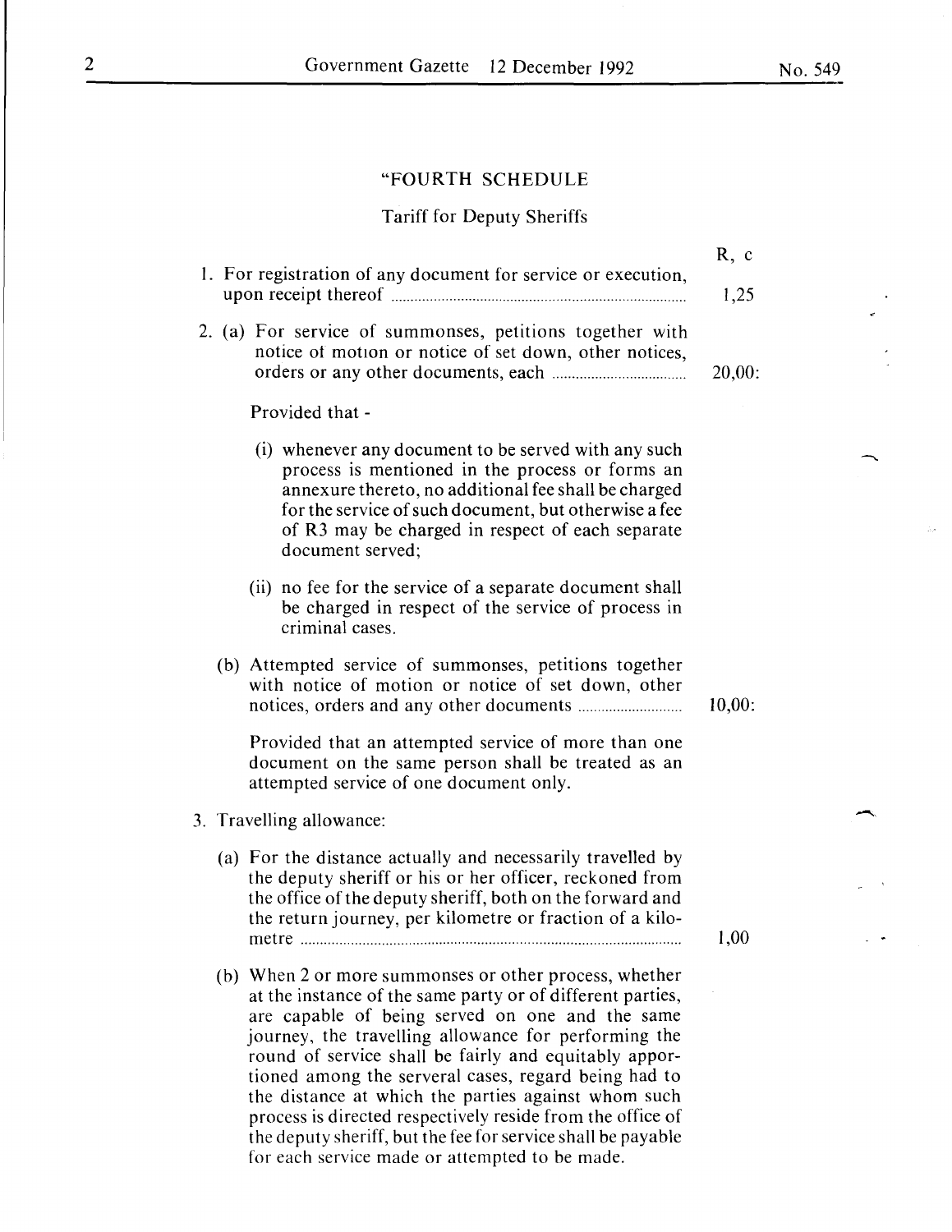- (c) This allowance shall be payable only in cases where the duty in question is to be performed beyond a radius of one kilometre from the office of the deputy sheriff: Provided that if the office of the deputy sheriff is situated more than 3 kilometres from the office of the magistrate of his or her district the allowance shall be payable only where such duty is to be performed beyond a distance of one kilometre from the magistrate's office.
- (d) The restriction imposed by the proviso in the preceding paragraph (c) may however be relaxed by the Minister of Justice, in his or her discretion, where circumstances warrant this and on the recommendation of the sheriff, in which event the sheriff shall specially mention the extent of the recommended relaxation of the time of the appointment of the deputy sheriff.
- 4. (a) Postage in civil matters, as per postal tariff.
	- (b) Postage in criminal matters, free.

NOTE: The deputy sheriff may take any postal matter to the registrar of the court, or if there is no registrar in his or her town or city, to the magistrate, who shall frank the envelope with his or her official franking stamp.

5. For the execution of any writ-

| (a) |          | (i) of personal arrest, including the conveyance of the<br>person concerned to court, to any attorney's office                                                         | 20,00 |
|-----|----------|------------------------------------------------------------------------------------------------------------------------------------------------------------------------|-------|
|     |          | (ii) for conveying the person concerned to court from a<br>place of custody on a day subsequent to the day of<br>arrest and attending at court, per $\frac{1}{2}$ hour | 10,00 |
|     |          | (identical notices where there are several lessees,<br>occupiers or owners, for each after the first R1,00)                                                            |       |
|     |          | (iii) for attachment of property <i>ad fundandam juris</i> -<br>dictionem or ad confirmandam jurisdictionem,                                                           | 20,00 |
|     |          | (iv) where an attachment in terms of subparagraph (iii)                                                                                                                | 5,00  |
|     |          | (b) of ejectment: R15,00 per $\frac{1}{2}$ hour, subject to a minimum                                                                                                  | 30,00 |
|     | curred); | (in addition to reasonable expenses necessarily in-                                                                                                                    |       |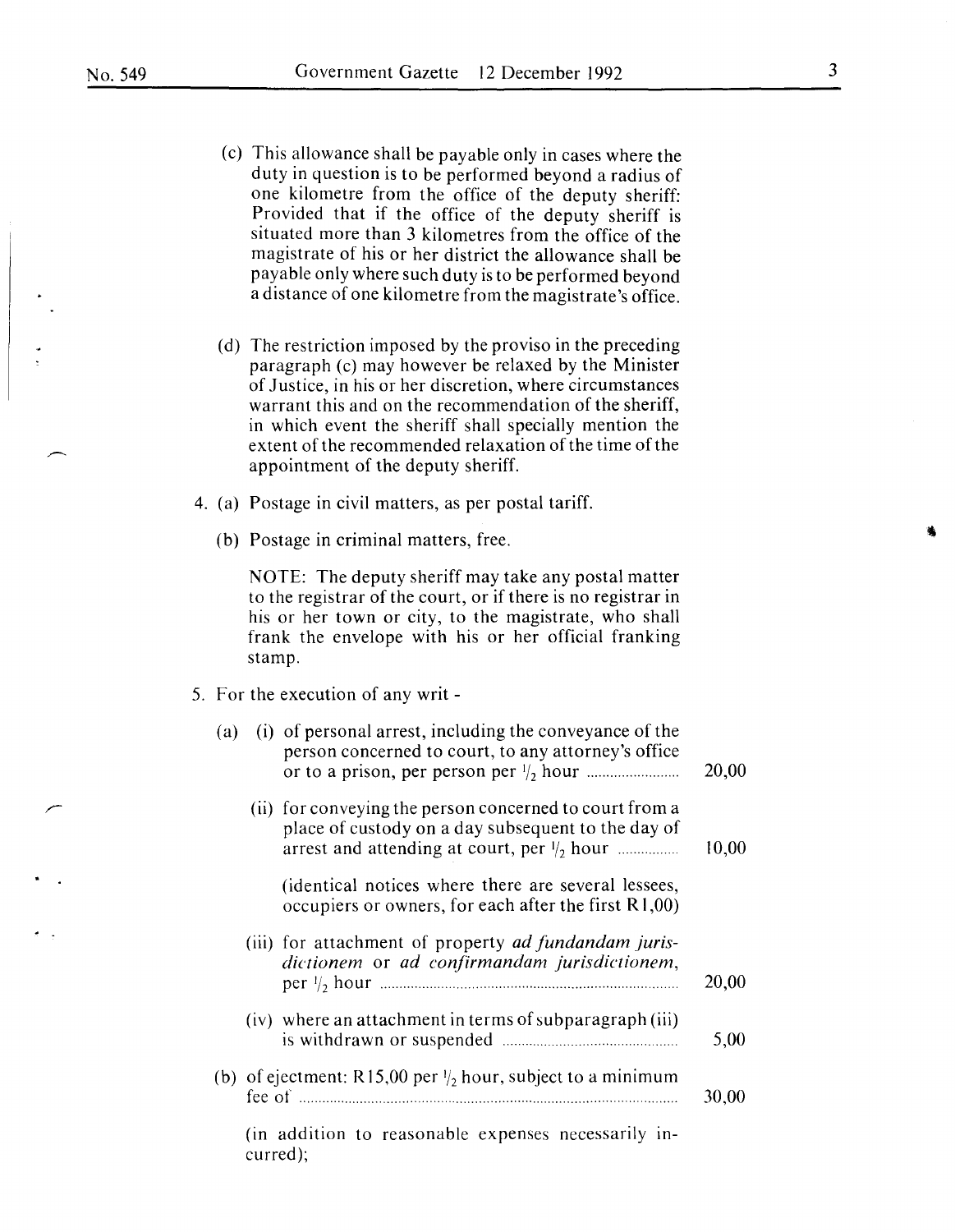-

(c) against immovable property-

| (i) for execution, including service of notice of<br>attachment upon the owner of the immovable<br>property and upon the registrar of deeds or other<br>officer charged with the registration of such<br>property and if the property is in occupation of<br>some person other than the owner, also upon                                                | 35,00 |
|---------------------------------------------------------------------------------------------------------------------------------------------------------------------------------------------------------------------------------------------------------------------------------------------------------------------------------------------------------|-------|
| (ii) for notice of attachment to a single lessee or                                                                                                                                                                                                                                                                                                     | 4,00  |
| (identical notices where there are several lessees,<br>occupiers or owners, for each after the first<br>R1,50)                                                                                                                                                                                                                                          |       |
| (iii) for making valuation or report for purposes of<br>sale, R15,00 per $\frac{1}{2}$ hour, with a minimum of                                                                                                                                                                                                                                          | 30,00 |
| (iv) when a deputy sheriff has been authorized to sell<br>property and the property is not sold by reason<br>of the fact that the attachment is withdrawn or<br>stayed, irrespective of the amount of the writ;<br>and all the necessary notice for the withdrawal of                                                                                   | 30,00 |
| (v) for ascertaining and recording what bonds or<br>other encumbrances are registered against the<br>property, together with the names and addresses<br>of the persons in whose favour such bonds and<br>encumbrances are so registered, including any<br>correspondence in connection therewith (in<br>addition to reasonable expenses necessarily in- | 30,00 |
| (vi) for notifying the execution creditor of such<br>bonds or other encumbrances and of the names<br>and addresses of the persons in whose favour<br>such bonds or other encumbrances are regi-                                                                                                                                                         | 3,00  |
| (vii) for consideration of proof that a preferent<br>creditor has complied with the requirements of                                                                                                                                                                                                                                                     | 1,00  |
|                                                                                                                                                                                                                                                                                                                                                         | 2,50  |
| (ix) for consideration of notice of sale prepared by<br>the execution creditor in consultation with the<br>deputy sheriff; and                                                                                                                                                                                                                          |       |
| (x) for verifying that notice of sale has been pu-<br>blished in the newspapers indicated and in the<br>Gazette; and                                                                                                                                                                                                                                    |       |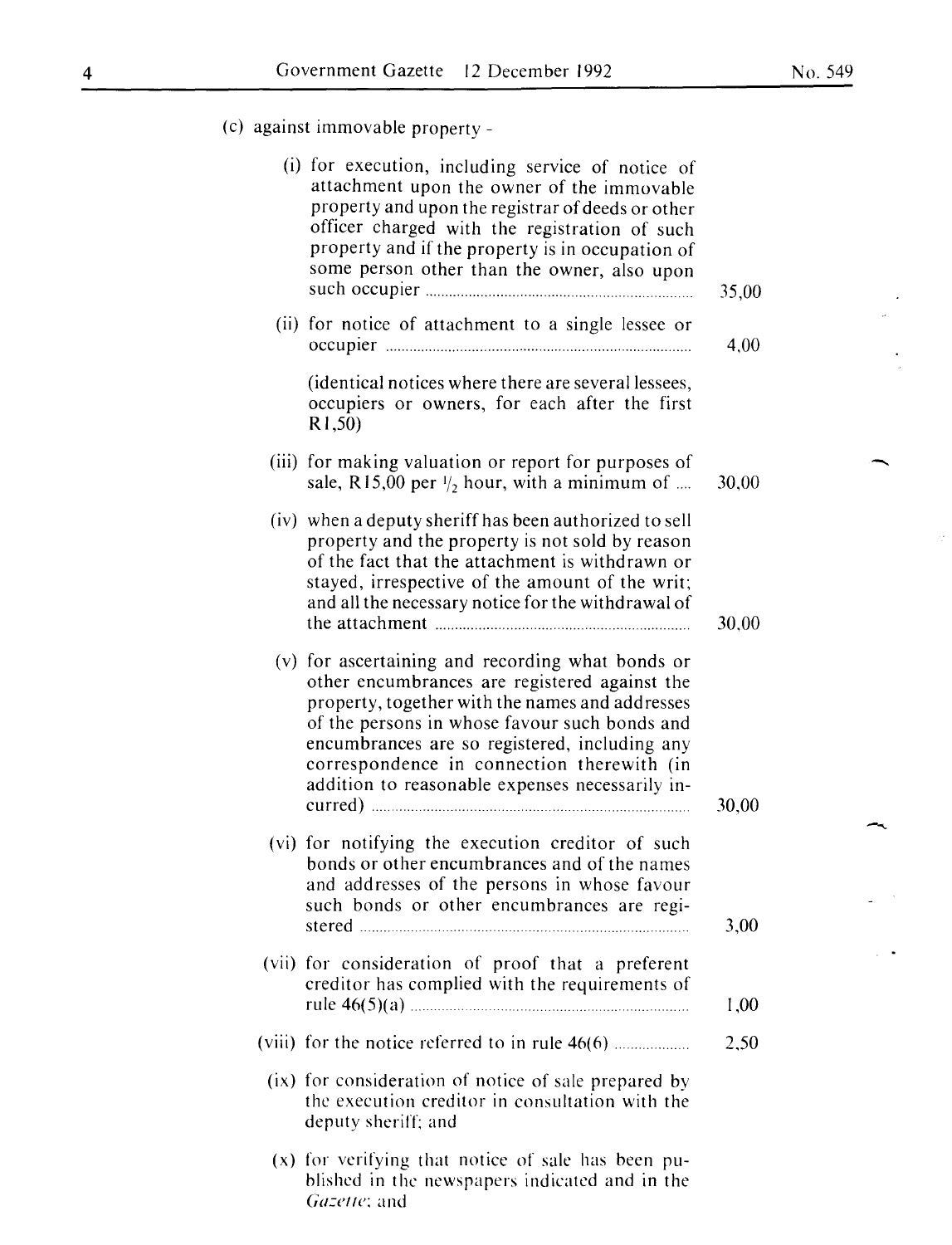$\overline{\phantom{a}}$ 

 $\overline{\phantom{a}}$ 

 $\overline{a}$ 

 $\bullet$   $\mathcal{L}$ 

|       | (xi) for forwarding a copy of the notice of sale to<br>every judgment creditor who has caused the<br>immovable property to be attached and to every<br>mortgagee thereof whose address is known, for<br>each copy, inclusive fee for $(ix)$ , $(x)$ and $(xi)$ | 30,00 |
|-------|----------------------------------------------------------------------------------------------------------------------------------------------------------------------------------------------------------------------------------------------------------------|-------|
| (xii) | for affixing a copy of the notice of sale to the<br>notice board of the magistrate's court referred to<br>in rule $46(7)(e)$ and at or as near as may be to the<br>place where the sale is actually to take place, an                                          | 7,50  |
|       |                                                                                                                                                                                                                                                                | 20,00 |
|       | (xiv) on the sale of immovable property by the deputy<br>sheriff as auctioneer, 5 per cent of the proceeds<br>of the sale which shall be paid by the purchaser,                                                                                                | 50,00 |
|       | (this includes call to pay into the deposit account<br>of the magistrate of the district all moneys<br>received in respect of the purchase price)                                                                                                              |       |
|       | $(xv)$ for any report referred to in rule $46(11)$                                                                                                                                                                                                             | 15,00 |
|       |                                                                                                                                                                                                                                                                | 15,00 |
|       | (xvii) for preparing a plan of distribution of the<br>proceeds (including the necessary copies) and<br>for forwarding a copy to the registrar, R10 per                                                                                                         | 20,00 |
|       | (xviii) for giving notice to all parties who have lodged<br>writs and to the execution debtor that the plan                                                                                                                                                    | 5,00  |
|       | (xix) for request to magistrate to pay out in accor-                                                                                                                                                                                                           | 2,00  |
|       | (d) against movable property -                                                                                                                                                                                                                                 |       |
|       | (i) when a writ is paid on presentation, $7\frac{1}{2}$ per cent<br>on the first R5 000 or portion thereof and $2\frac{1}{2}$ per<br>cent on the amount in excess of R5 000 of the<br>amount so paid                                                           |       |
|       | (ii) for any abortive attempt at attachment, inclu-                                                                                                                                                                                                            | 10,00 |
|       | (iii) when a writ is withdrawn or stayed before any                                                                                                                                                                                                            | 4,00  |
|       | (iv) for making an attachment, including search and                                                                                                                                                                                                            | 30,00 |

á.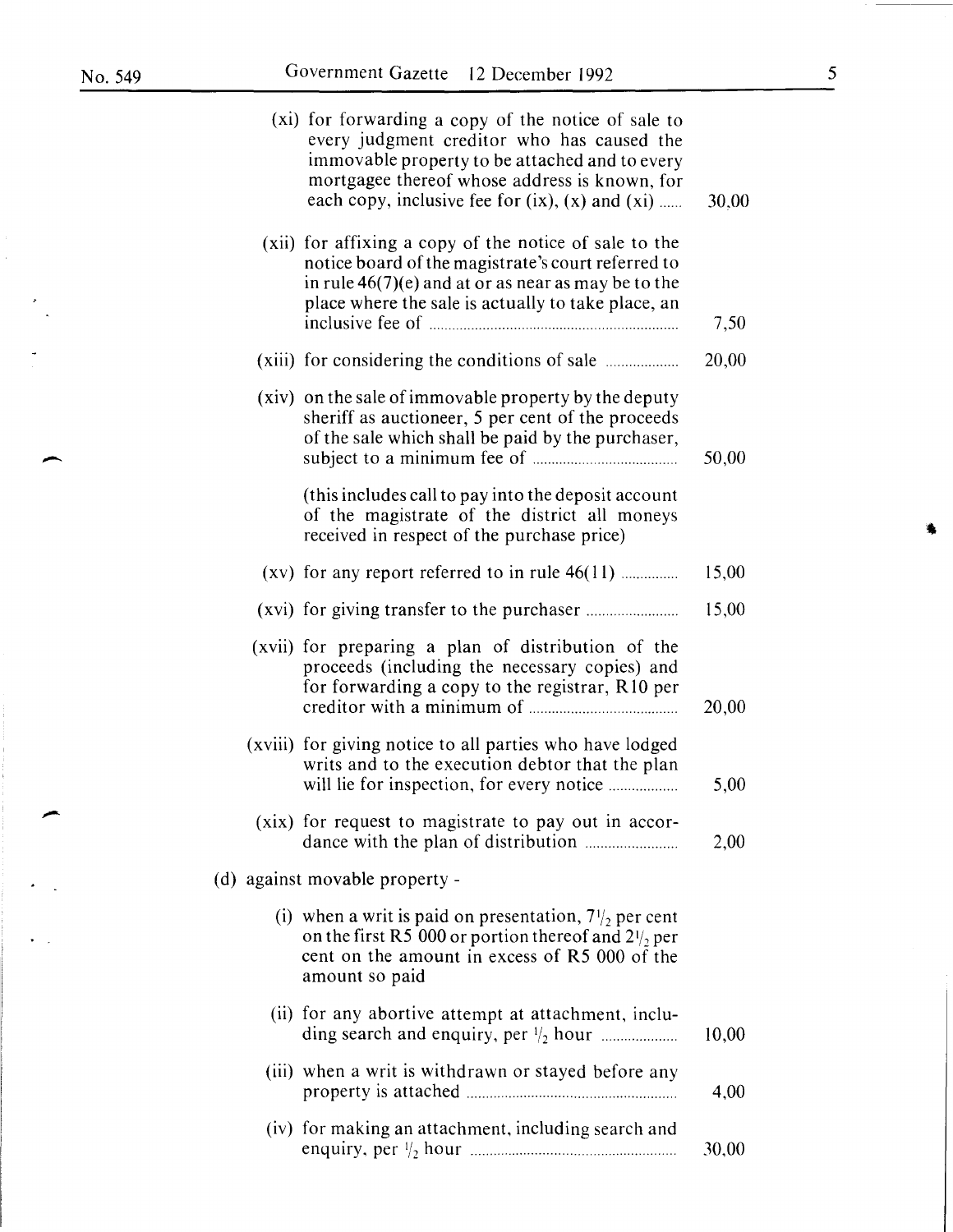-

 $\mathbb{R}^{d-1}$ 

 $\hat{\mathbf{x}}_t$ 

| (v) notice of attachment, if necessary, to a single                                                                                                                                                                                                                                                                                                                                                                                                      | 2,50   |
|----------------------------------------------------------------------------------------------------------------------------------------------------------------------------------------------------------------------------------------------------------------------------------------------------------------------------------------------------------------------------------------------------------------------------------------------------------|--------|
| (identical notices, when there is more than one<br>person to be given notice, for each after the first)                                                                                                                                                                                                                                                                                                                                                  | 1,50   |
| (vi) when an attachment is withdrawn by a judgment<br>creditor or stayed before sale, $2\frac{1}{2}$ per cent on the<br>value of the property attached or the amount of<br>the writ, whichever is the lesser, but subject to a                                                                                                                                                                                                                           | 100,00 |
| (vii) when a writ is paid by the debtor to the deputy<br>sheriff after attachment but before sale, $7\frac{1}{2}$ per<br>cent on the first R5 000 or portion thereof, and<br>$2\frac{1}{2}$ per cent on the amount in excess of R5 000 of                                                                                                                                                                                                                |        |
| (viii) when moneys are taken in execution, $7\frac{1}{2}$ per<br>cent of the amount so taken, but subject to a                                                                                                                                                                                                                                                                                                                                           |        |
| (ix) for drawing advertisements of sale of goods                                                                                                                                                                                                                                                                                                                                                                                                         | 20,00  |
| (x) for selling in execution (whether auctioneer<br>employed or not) including distribution of the<br>proceeds, $7\frac{1}{2}$ per cent on the proceeds of the sale                                                                                                                                                                                                                                                                                      |        |
| (xi) the deputy sheriff himself or herself shall sell<br>movable property in execution but he or she<br>shall engage the services of an auctioneer if<br>directed thereto in writing by the judgment<br>creditor, provided the judgment creditor bears<br>the additional commission, if any;                                                                                                                                                             |        |
| (xii) commission shall not be chargeable against a<br>judgment debtor on the value of movable pro-<br>perty attached and subsequently claimed by a<br>person other than the judgment debtor and<br>released in consequence of such claim unless<br>such property has been attached at the express<br>direction of the judgment creditor in writing, in<br>which event the judgment creditor shall be liable<br>to the deputy sheriff for the commission. |        |
| (xiii) for insuring movable property attached when it<br>is considered necessary and when the deputy<br>sheriff is directed thereto in writing by the<br>judgment creditor, in addition to the amount of<br>(e) for keeping possession of property (money excluded) -                                                                                                                                                                                    | 5,00   |
|                                                                                                                                                                                                                                                                                                                                                                                                                                                          |        |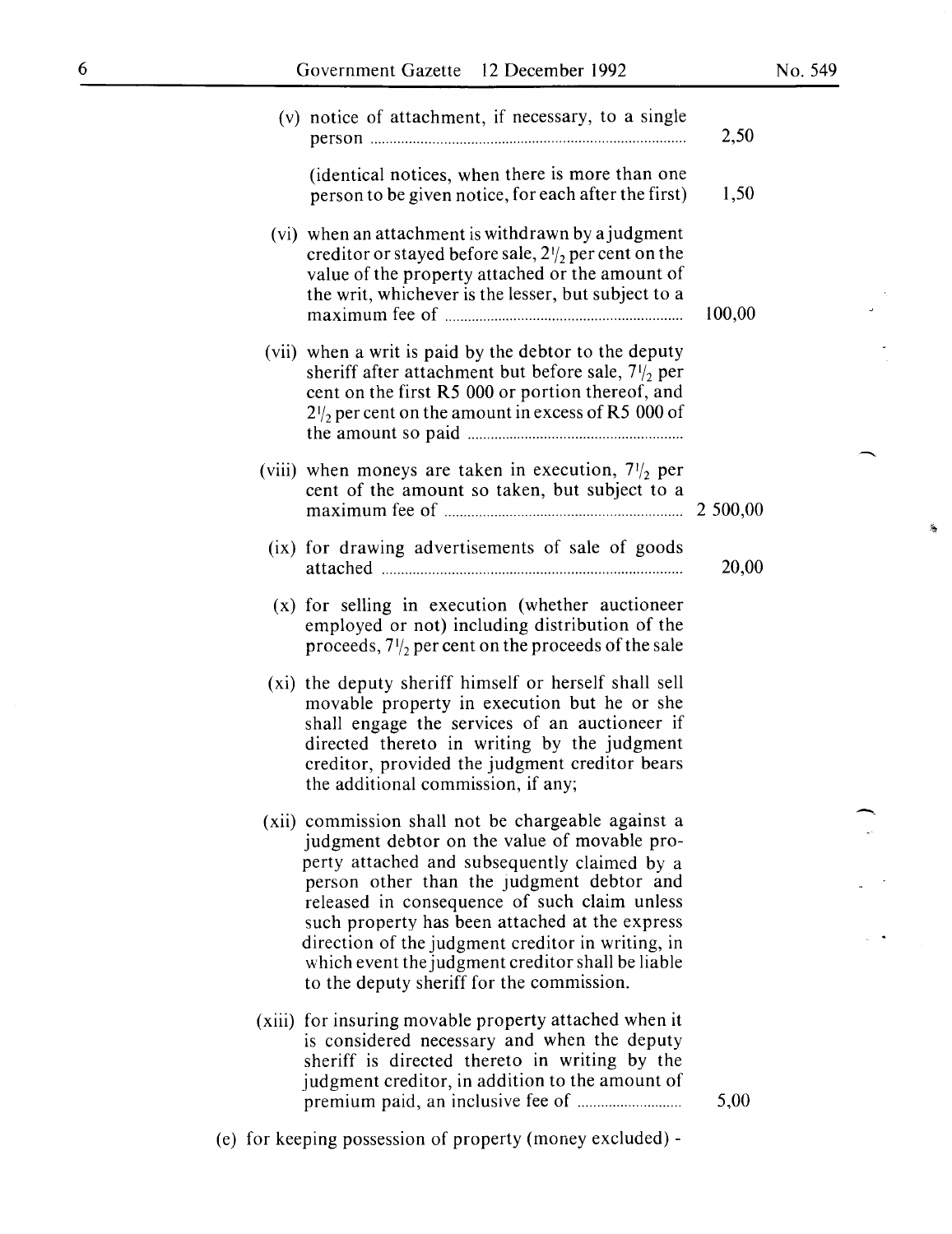-

| (i) for an officer necessarily left in possession, rea-<br>sonable inclusive fee per day not exceeding                                                                                                                                                                                                                       | 50,00 |
|------------------------------------------------------------------------------------------------------------------------------------------------------------------------------------------------------------------------------------------------------------------------------------------------------------------------------|-------|
| (for an additional officer, where necessary, limited                                                                                                                                                                                                                                                                         | 30,00 |
| NOTE: 'Possession' means the continuous and<br>necessary presence on the premises for the period in<br>respect of which possession is charged of a person<br>employed and paid by the deputy sheriff for the<br>sole purpose of retaining possession;                                                                        |       |
| (ii) for removal and storage, the reasonable and ne-<br>cessary expenses for such removal and storage; and<br>if an animal is to be stabled or fed, the reasonable<br>charges for such stabling and feeding;                                                                                                                 |       |
| (iii) for tending livestock, the necessary expenses for<br>tending such stock;                                                                                                                                                                                                                                               |       |
| (iv) when no officer is left in possession and no security<br>bond is taken, but movable property attached<br>remains under the supervision of the deputy sheriff,                                                                                                                                                           | 0,50  |
| 6. (a) For making an inventory, including all necessary copies                                                                                                                                                                                                                                                               | 20,00 |
| (b) For assistance, where necessary, in taking inventory,                                                                                                                                                                                                                                                                    | 10,00 |
| 7. (a) For making return of service or execution, including<br>drawing and typing original for court, limited to one<br>person upon each original process; and                                                                                                                                                               |       |
| (b) copy thereof for party desiring service or execution                                                                                                                                                                                                                                                                     | 10,00 |
| 8. Drawing and completing bail bond, deed of suretyship or                                                                                                                                                                                                                                                                   | 10,00 |
| 9. Copies of process and orders necessarily made, per folio                                                                                                                                                                                                                                                                  | 1,00  |
| 10. Copying of summonses, orders, subpoenas, writs, etc,<br>received by telegram, R1 per folio of 100 words, with a                                                                                                                                                                                                          | 2,00  |
| 11. Taking statement from accused, who is not represented and<br>who desires witnesses to be subpoenaed at the expense of the<br>State, as to his or her means, the names and addresses of the<br>witnesses and what they can say in his or her defence, in<br>order to enable the registrar to decide whether the witnesses | 5,00  |
| NOTE: This information is to be obtained at the time of                                                                                                                                                                                                                                                                      |       |

serving the notice of trial and indictment and conveyed to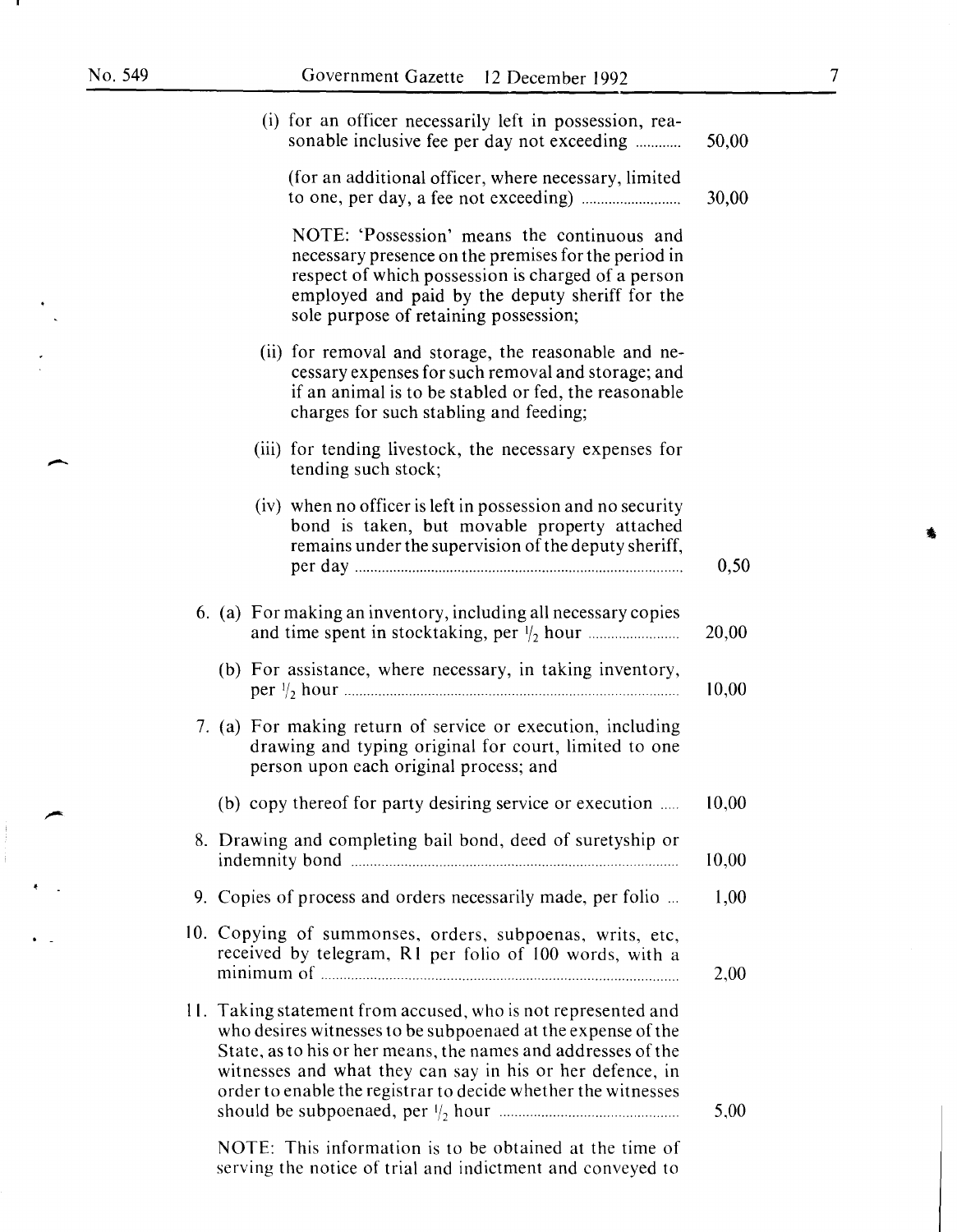the registrar or clerk of the court in the same letter under cover of which the documents are returned.

| 12. Attending any criminal session of the court, per $\frac{1}{2}$ hour  15,00 |      |
|--------------------------------------------------------------------------------|------|
| 13. Each necessary letter excluding formal letters accompany-                  | 3,00 |
| 14. Each necessary attendance by telephone (in addition to                     | 2,50 |
| 15. Each necessary attendance by telephone (in addition to                     | 2,50 |

#### SIXTH SCHEDULE

Tariff of Fees of Attorneys

 $A -$  Taking Instructions R, c I. To institute or defend any proceeding ............................. 25,00 to 225,00 2. For advice on evidence or on commission .................... 25,00 to 110,00 3. For case on opinion, or for advocate's guidance in preparing pleadings, including exceptions ..................... A fee equivalent to the fee allowed under item 2 of Section D for drafting the document. 4. For statement of witness ........................................................ 25,00 to I 10,00 5. To set down case, issue subpoena or writ or any other simple instructions ....................................................... 6,00 6. To draft a petition or affidavit ............................................ A fee equivalent to one half of the fee allowed under item 7 of Section D for drafting the document: Provided that in cases where no affidavit is actually drawn the taxing master shall allow a fee in his or her discretion, but not less

than R22,50.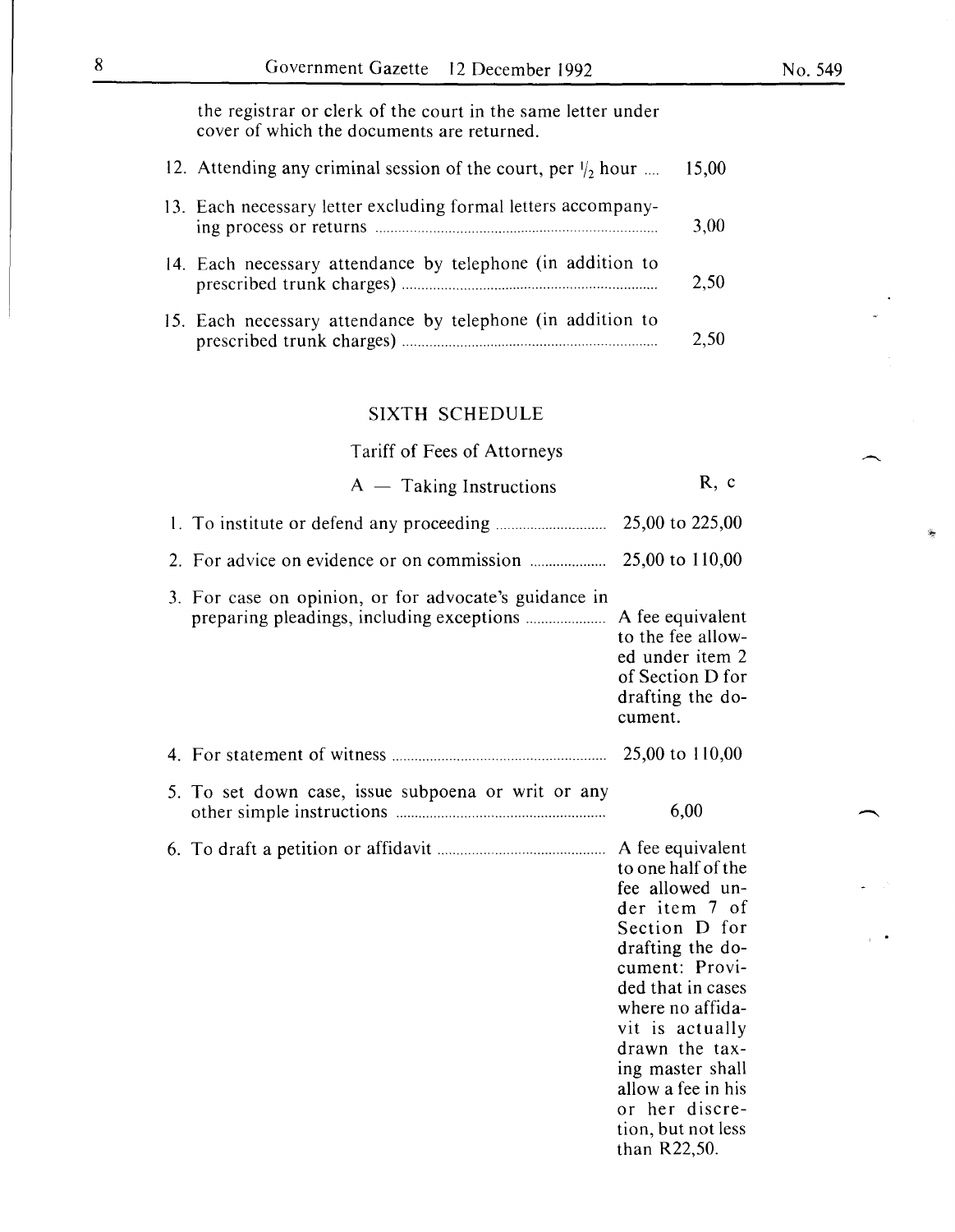$\overline{\phantom{0}}$ 

 $\mathcal{A}$ 

 $\chi$  .

 $\sim$  $\bullet$ 

|                                                                                                                                                                     | 22,50          |
|---------------------------------------------------------------------------------------------------------------------------------------------------------------------|----------------|
| 8. To prosecute or defend an appeal, exclusive of the                                                                                                               | 25,00 to 65,00 |
| $B -$ Attendance and Perusal                                                                                                                                        |                |
| 1. Attending the receipt of and perusing, and con-<br>sidering -                                                                                                    |                |
| (a) any summons, petition, affidavit, pleading advo-<br>cate's advice and drafts, report, or important                                                              | 3,50           |
| (b) any formal letter, record, stock-sheets in volun-<br>tary surrenders, judgments or any other material do-<br>cument not elsewhere specified (per folio)         | 1,25           |
|                                                                                                                                                                     | 2,25           |
| 2. Attending the receipt of and considering any plan<br>or exhibit or other material document in respect of<br>which the basis of remuneration set out in item 1 of | 5,00 to 65,00  |
| 3. Making searches in offices of record, per $\frac{1}{2}$ hour or<br>part thereof -                                                                                |                |
|                                                                                                                                                                     | 33,00          |
|                                                                                                                                                                     | 10,00          |
| 4. Sorting out, arranging and paginating papers for<br>pleading, advice or brief on trial or appeal, per $\frac{1}{2}$                                              | 10,00          |
| 5. Attending to give or take disclosure, per $\frac{1}{2}$ hour or<br>part thereof                                                                                  |                |
|                                                                                                                                                                     | 22,50 to 45,00 |
|                                                                                                                                                                     | 10,00          |
| 6. Attending on witness to obtain particulars of his or                                                                                                             | 10,00          |
| 7. Attending to bespeak and thereafter to procure trans-                                                                                                            | 10,00          |
| 8. Other attendances including telephone calls other                                                                                                                | 6,00 to 65,00  |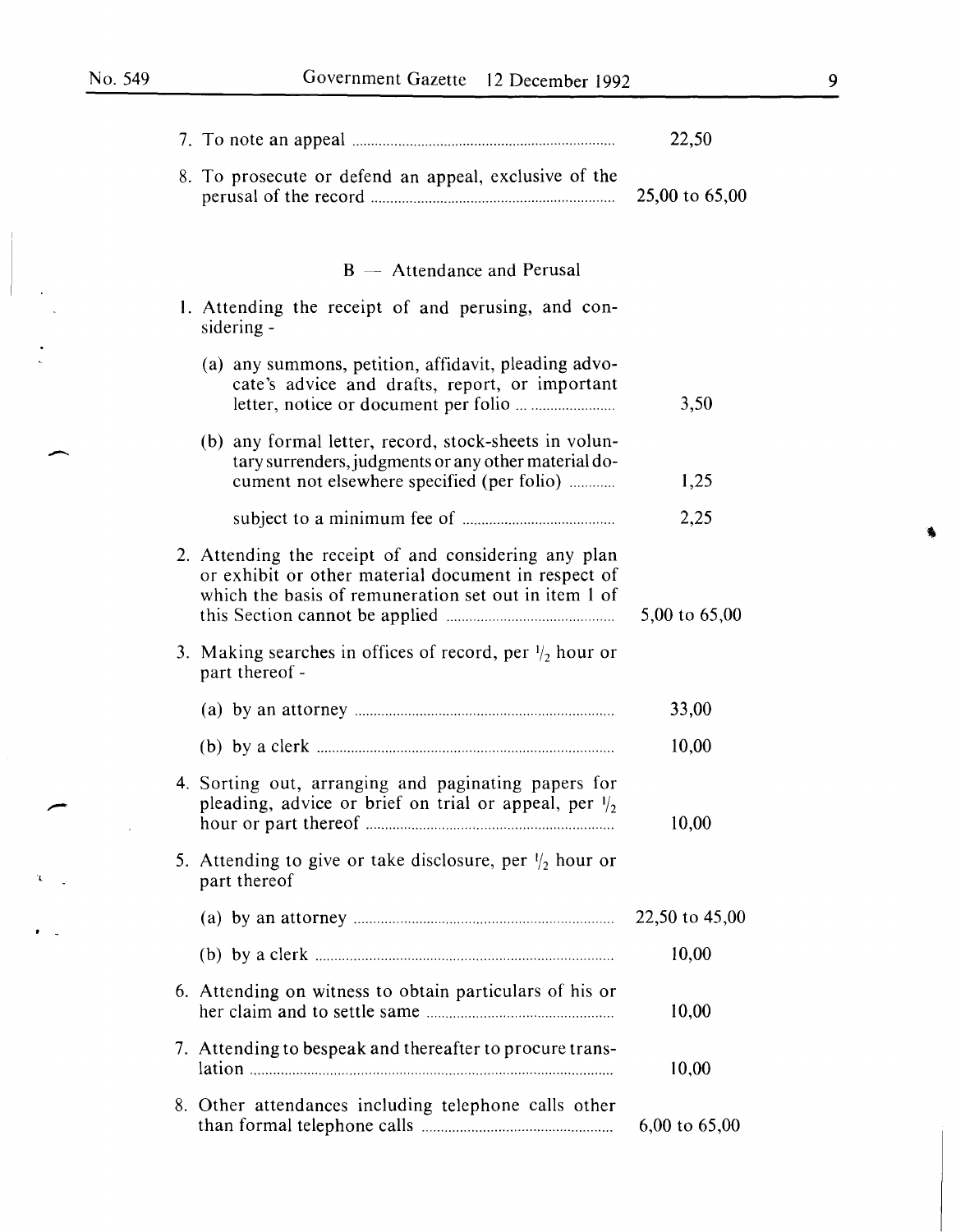NOTE: The fees allowed under this Section shall be in addition to such fees as may be allowed for instructions under Section A. In computing the fees chargeable for perusal of documents in connection with instructions under items A1 and A6, the number of words in all documents to be perused, should be added together and the total divided by 100.

### $C -$  Attendance (Formal)

| 1. To serve or deliver (other than by post) any necessary<br>document or letter or despatch any telegram                                                                                                                      | 4,50 |
|-------------------------------------------------------------------------------------------------------------------------------------------------------------------------------------------------------------------------------|------|
| 2. To sue out any process or file any document                                                                                                                                                                                | 4,50 |
|                                                                                                                                                                                                                               | 4,50 |
|                                                                                                                                                                                                                               | 4,50 |
|                                                                                                                                                                                                                               | 4,50 |
| 6. On advocate, e.g. with brief or to make appoint-                                                                                                                                                                           | 4,50 |
| 7. On signature of powers of attorney to sue or de-                                                                                                                                                                           | 4,50 |
| 8. Other formal attendances, including telephone                                                                                                                                                                              | 4,50 |
| 9. Attending receipt of a formal acknowledgement                                                                                                                                                                              | 2,25 |
| $D -$ Drafting and Drawing                                                                                                                                                                                                    |      |
| 1. Any entry in the chamber book, where used, including                                                                                                                                                                       | 9,00 |
| 2. Instructions for case on opinion, for advocate's<br>guidance in preparing pleadings, including further<br>particulars and requests for same, including excep-                                                              | 7,00 |
| 3. Instructions to advocate for advice on evidence for                                                                                                                                                                        | 7,00 |
| 4. Instructions to advocate for argument in respect of all<br>classes of pleading: Provided that a fee for<br>drafting instructions on motion, petition, excep-<br>tion or appeal, shall only be allowed in discretion of the | 4,50 |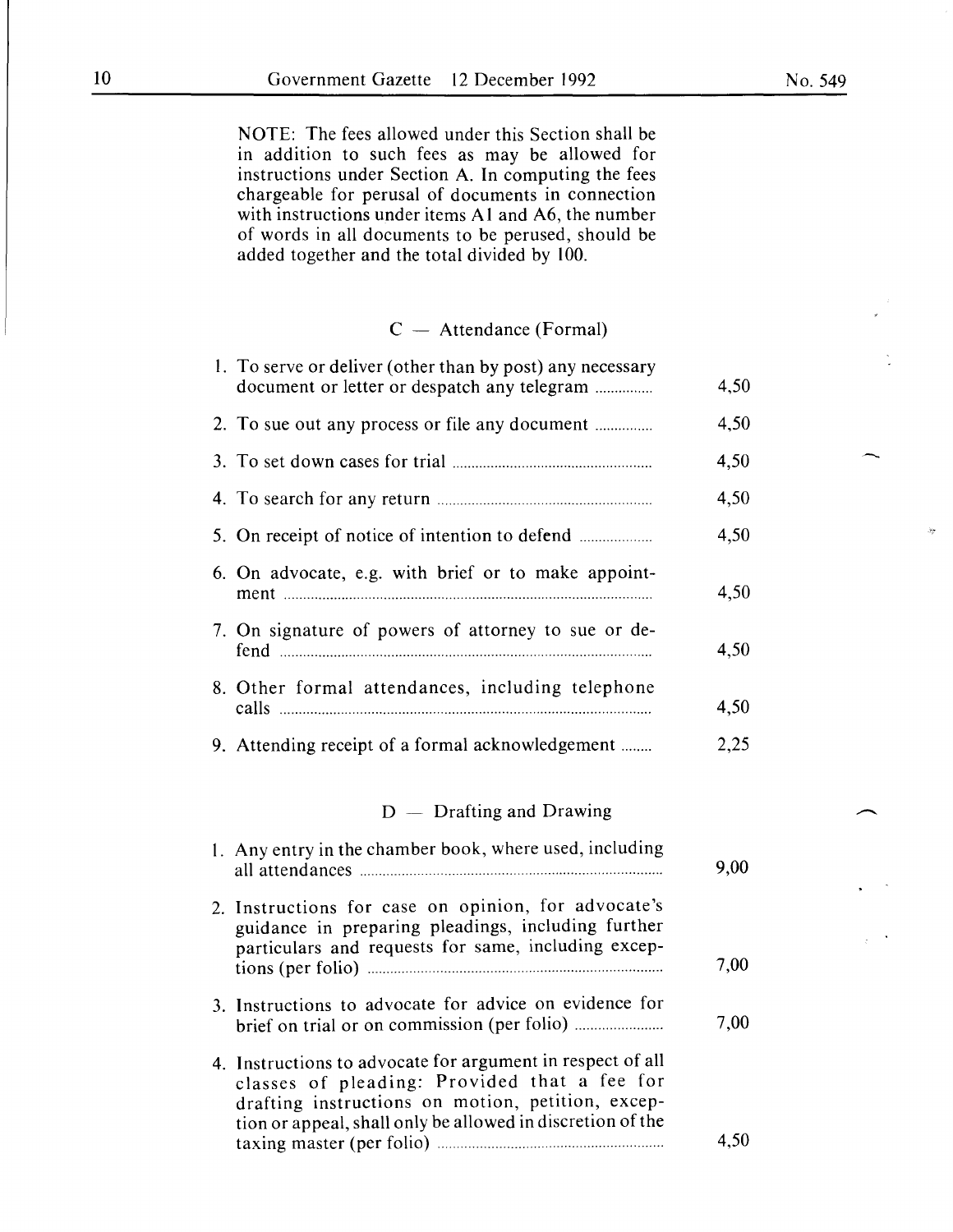i

-

|  |                                                                                                                                                                                                                                                                            | 7,00  |
|--|----------------------------------------------------------------------------------------------------------------------------------------------------------------------------------------------------------------------------------------------------------------------------|-------|
|  | 6. (a) Powers of attorney to sue or defend (per folio)                                                                                                                                                                                                                     | 7,00  |
|  |                                                                                                                                                                                                                                                                            | 3,50  |
|  | 7. (a) A petition affidavit, any notice (except a formal<br>notice), summons, further particulars requested<br>and furnished for trial, writs of execution, arrest or<br>attachment and any other important document not                                                   | 15,00 |
|  | (b) A formal affidavit of non-return in restitution<br>suits, verifying affidavits, affidavits of service and                                                                                                                                                              | 4,50  |
|  |                                                                                                                                                                                                                                                                            |       |
|  |                                                                                                                                                                                                                                                                            | 0,50  |
|  |                                                                                                                                                                                                                                                                            | 3,50  |
|  |                                                                                                                                                                                                                                                                            | 4,50  |
|  | NOTE 1: In computing the number of folios of any<br>document referred to in items 2, 3, 4, 5 and 7 of this<br>Section, the taxing master shall deduct, but treat as<br>annexures where relevant, any portions consisting of<br>quotations from other documents and papers. |       |
|  | NOTE 2: The charges allowed in this Section for<br>drafting and drawing do not, save in the case of items 1,<br>6, 8 and 10, include making the first fair copy, which<br>shall be charged for under item 1 of Section F.                                                  |       |
|  | E - Appearance, Conference and Inspection                                                                                                                                                                                                                                  |       |
|  | 1. (a) Attendance by attorney when an advocate is<br>employed in court or before a judge or before a<br>commissioner or referee or at an inspection di-<br>rected by the Court -                                                                                           |       |
|  | $(i)$ to note judgment only -                                                                                                                                                                                                                                              |       |
|  |                                                                                                                                                                                                                                                                            | 33,00 |
|  |                                                                                                                                                                                                                                                                            | 10,00 |
|  |                                                                                                                                                                                                                                                                            |       |
|  | (b) Appearance by attorney without an advocate<br>before a judge on request by the judge, or before a<br>commissioner or referee, per $\frac{1}{2}$ hour or part                                                                                                           |       |

thereof ...................................................................................... 45,00 to 70,00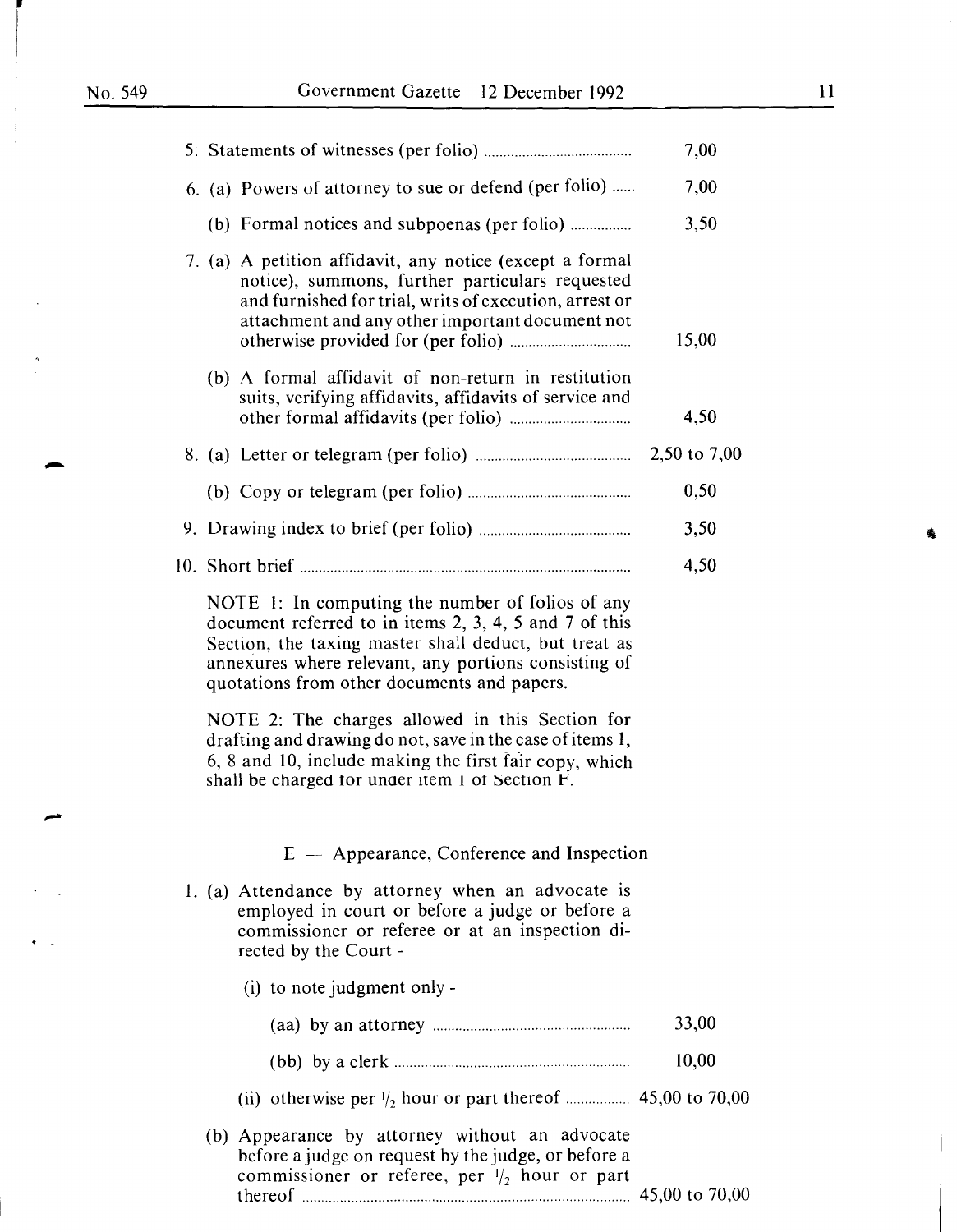NOTE: The above rates of remuneration shall not be applicable in respect of the time spent in travelling or waiting, but the taxing master shall, in respect of time necessarily so spent, allow such additional remuneration not exceeding R 70 *per diem* as he or she in his or her discretion may deem fair and reasonable, and shall also allow a reasonable amount to cover the cost of necessary conveyance.

2. Attending of attorney's articled clerk to assist a contested proceeding -

| (a) if advocate employed, per hour or part thereof                                                                                                                                                                                                                                        | 10,00 |
|-------------------------------------------------------------------------------------------------------------------------------------------------------------------------------------------------------------------------------------------------------------------------------------------|-------|
| (b) if advocate not employed, per hour or part                                                                                                                                                                                                                                            | 10,00 |
| (c) when assisting attorney, per diem if necessary                                                                                                                                                                                                                                        | 45,00 |
| 3. Any conference or consultation with advocate with or<br>without witnesses and on pleadings including excep-<br>tions and particulars to pleadings, applications, pe-<br>titions, affidavits, testimony and on any other matter<br>which the taxing master may consider necessary, per  |       |
| 4. (a) Any conference or consultation with client, witness<br>or opposite party, and any other conference or<br>consultation which the taxing officer may consider                                                                                                                        |       |
| (b) Attending conference in terms of Rule 37, per $\frac{1}{2}$<br>hour or part thereof -                                                                                                                                                                                                 |       |
|                                                                                                                                                                                                                                                                                           |       |
|                                                                                                                                                                                                                                                                                           |       |
| 5. Any inspection in situ, or otherwise, per $\frac{1}{2}$ hour or part<br>thereof-                                                                                                                                                                                                       |       |
|                                                                                                                                                                                                                                                                                           |       |
| (b) by a clerk $\ldots$ $\ldots$ $\ldots$ $\ldots$ $\ldots$ $\ldots$ $\ldots$ $\ldots$ $\ldots$ $\ldots$ $22,50$ to 35,00                                                                                                                                                                 |       |
| NOTE: The above rates of remuneration shall not be<br>applicable in respect of time spent in travelling but the<br>taxing master shall in respect of time necessarily so<br>spent allow additional remuneration not exceeding<br>R50 per service and shall also allow the reasonable cost |       |

of necessary conveyance.

蠢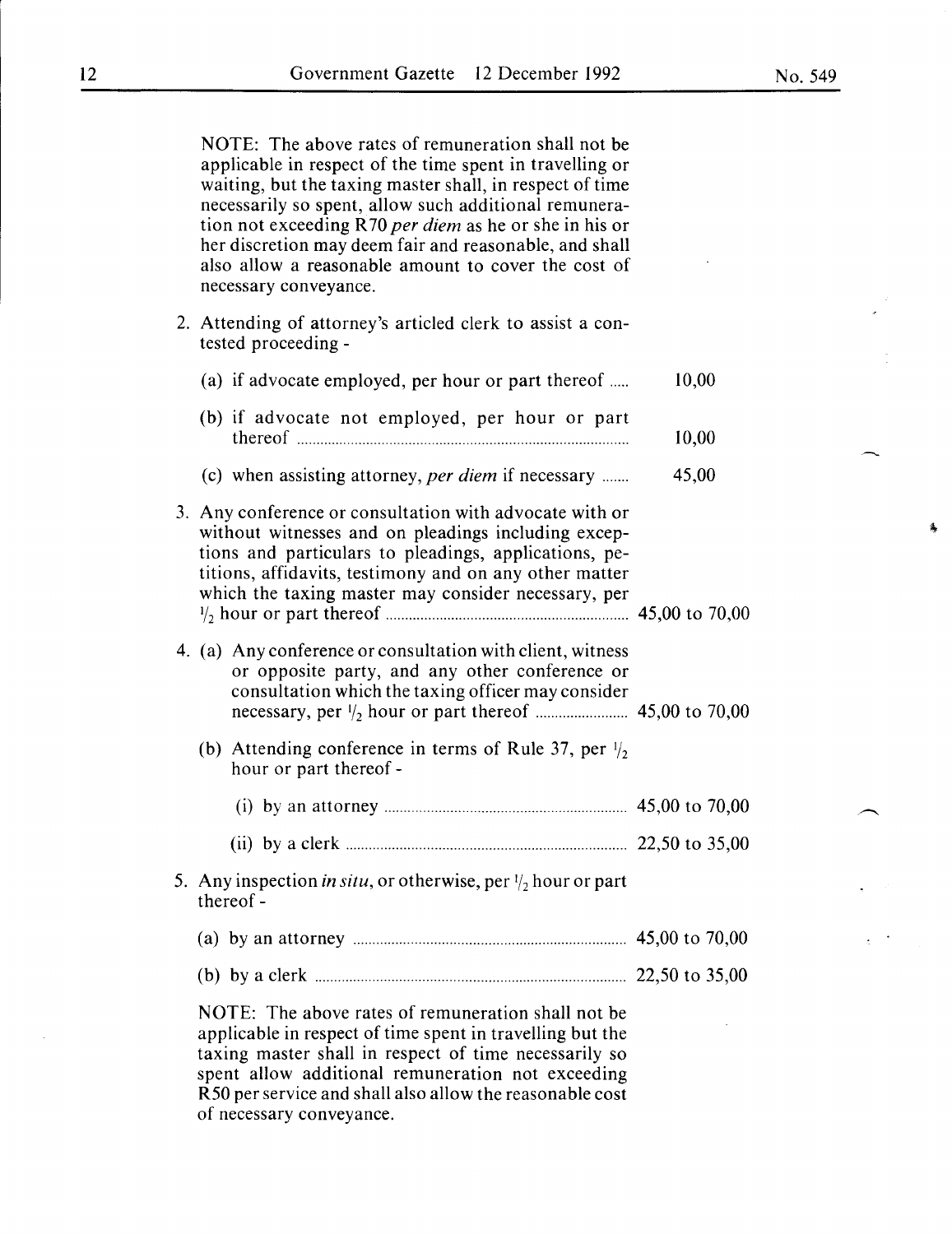6. Evidence: Such just and reasonable charges and expenses as may, in the opinion of the taxing master, have been properly incurred in procuring the evidence and attendance of witnesses whose fees have been allowed on taxation: Provided that the qualifying expenses of a witness shall not be allowed without an order of court or the consent of all interested parties.

#### $F -$  Miscellaneous

l. (a) Briefing and copying: for making typewritten copies for the court, counsel or attorney, or for service or of any other necessary purpose, the charge shall be, for the first copy at the rate of 75c per folio (including the first copy of any document drafted in respect of which a charge is recoverable under items 2, 3, 4, 5, 7 and 9 of Section D of this tariff) and for further copies, per folio ...................... 0,50 (b) For making typewritten copies of the record in a civil appeal from a magistrate's court the charge shall be as set out above. (c) Where any of the above copies are made other than by typewriter, the charge shall be, for the first copy, 75c per page, for the next 4 copies, 30c per page and for further copies, per page ............................................. 0,25 2. For giving a written opinion (as between attorney and client) ................................................................................................. 15.00 to 150,00 3. General: Inclusive fee for consultations and discussions with client or advocate not otherwise provided for ...... 22,50 to 125,00

#### $G -$ Bill of Costs

In connection with a bill of costs for service rendered by an attorney, an attorney shall be entitled to charge:

- I. For drawing the bill of costs, making the necessary copies and attending settlement, 5 per cent on the first R1 000 or portion thereof,  $2\frac{1}{2}$  per cent on the second R1 000 or portion thereof, and 1 per cent on the amount in excess of R2 000 of the amount of the attorney's fees, either as charged in the bill if not taxed, or as allowed on taxation.
- 2. In addition thereto, if recourse is had to taxation for arranging and attending taxation and obtaining con-